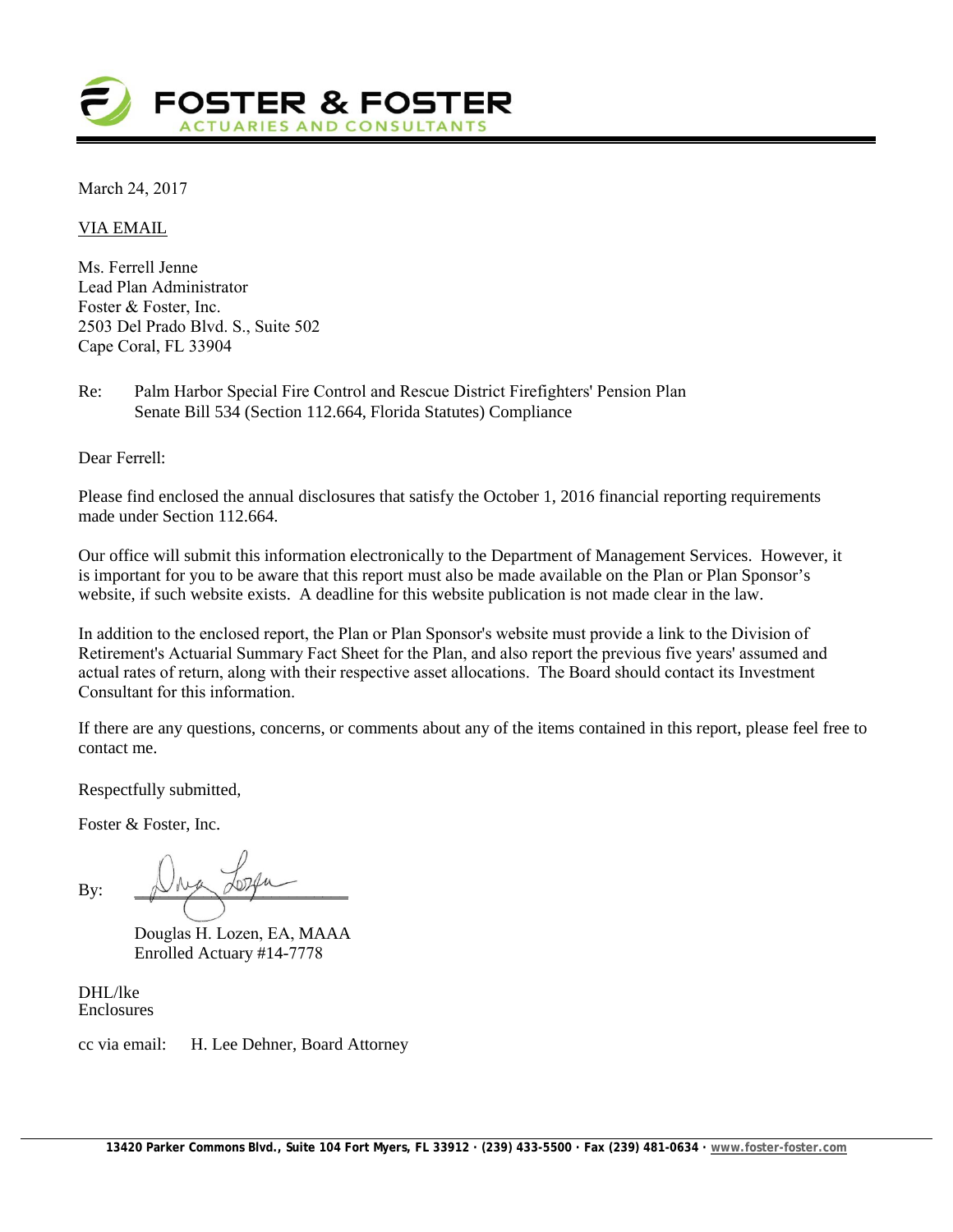## PALM HARBOR SPECIAL FIRE CONTROL AND RESCUE DISTRICT FIREFIGHTERS' PENSION PLAN

# SECTION 112.664, FLORIDA STATUTES **COMPLIANCE**

With respect to the reporting standards for defined benefit retirement plans or systems contained in Section 112.664(1), F.S., the actuarial disclosures required under this section were prepared and completed by me or under my direct supervision and I acknowledge responsibility for the results. To the best of my knowledge, the results are complete and accurate, and in my opinion, meet the requirements of Section 112.664(1), Florida Statutes, and Rule 60T-1.0035, Florida Administrative Code.

By:  $\bigcup_{\substack{\lambda \in \mathcal{A} \\ \text{odd}}} \bigcup_{\substack{\lambda \in \mathcal{A} \\ \text{odd}}} \bigcup_{\substack{\lambda \in \mathcal{A} \\ \text{odd}}} \bigcup_{\substack{\lambda \in \mathcal{A} \\ \text{odd}}} \bigcup_{\substack{\lambda \in \mathcal{A} \\ \text{odd}}} \bigcup_{\substack{\lambda \in \mathcal{A} \\ \text{odd}}} \bigcup_{\substack{\lambda \in \mathcal{A} \\ \text{odd}}} \bigcup_{\substack{\lambda \in \mathcal{A} \\ \text{odd}}} \bigcup_{\substack{\lambda \in \mathcal{A} \\ \text{odd}}} \bigcup_{\substack{\lambda$ 

 Douglas H. Lozen, EA, MAAA Enrolled Actuary #14-7778

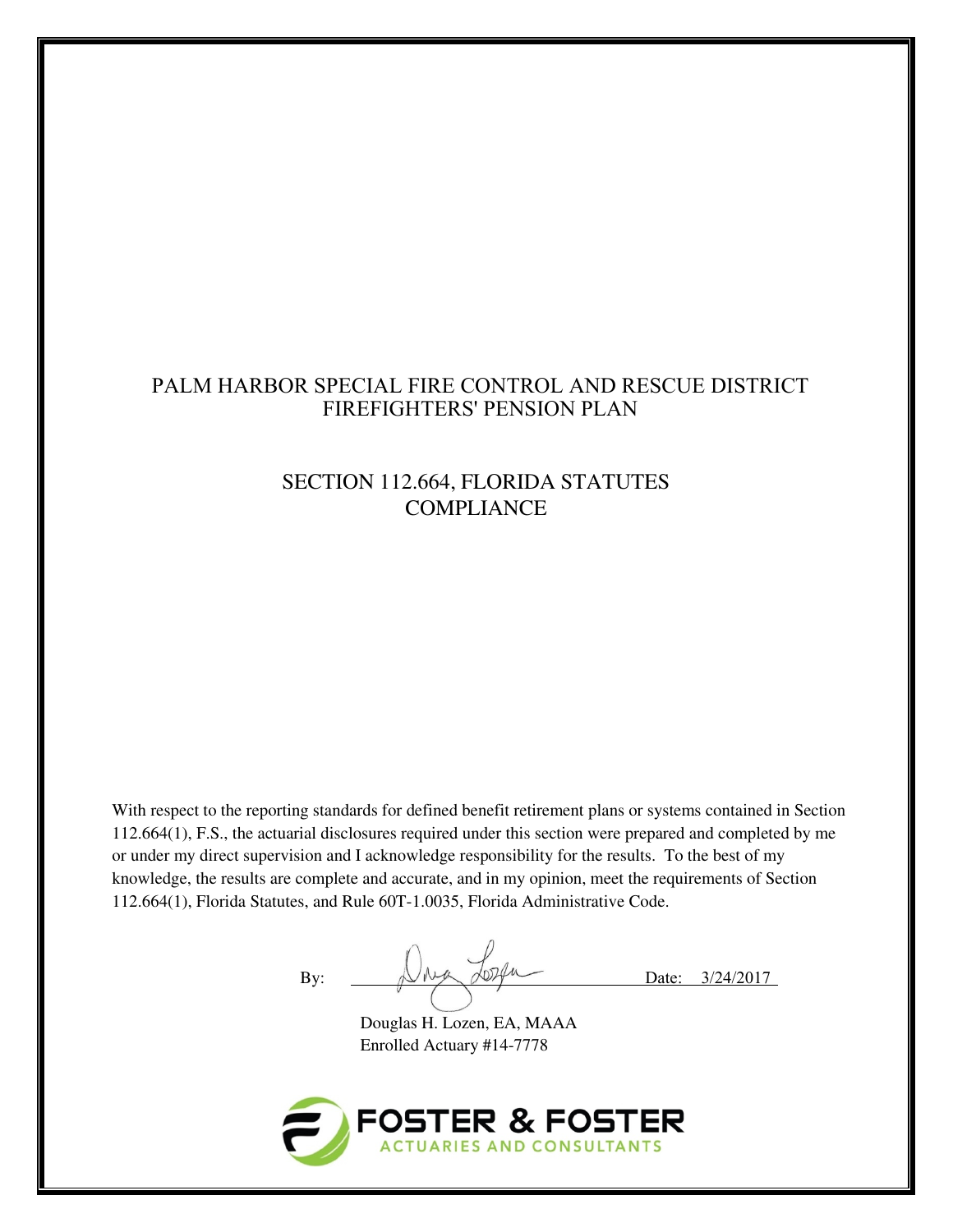When reviewing the following schedules, please note the following:

1) The purpose of producing this report is solely to satisfy the requirements set forth by Section 112.664, Florida Statutes, and is mandatory for every Florida public pension fund, excluding the Florida Retirement System (FRS).

\_\_\_\_\_\_\_\_\_\_\_\_\_\_\_\_\_\_\_\_\_\_\_\_\_\_\_\_\_\_\_\_\_\_\_\_\_\_\_\_\_\_\_\_\_\_\_\_\_\_\_\_\_\_\_\_\_\_\_\_\_\_\_\_\_\_\_\_\_\_\_\_\_\_\_\_\_\_\_\_\_\_\_\_\_\_\_\_\_\_\_\_\_\_\_\_\_\_\_\_\_\_\_\_\_\_\_\_\_\_\_\_\_\_\_\_\_\_\_\_\_\_\_

- 2) None of the schedules shown have any impact on the funding requirements of the Plan. These schedules are for statutory compliance purposes only.
- 3) In the schedules that follow, the columns labeled "ACTUAL" represent the final recorded GASB 67/68 results. The columns labeled "HYPOTHETICAL" illustrate what the results would have been if different assumptions were used.
- 4) It is our opinion that the Plan's actual assumptions utilized in the October 1, 2016 Actuarial Valuation Report, as adopted by the Board of Trustees, are reasonable individually and in the aggregate, and represent our best estimate of future Plan experience.
- 5) The "Number of Years Expected Benefit Payments Sustained" calculated in Section II: Asset Sustainability should not be interpreted as the number of years the Plan has left until it is insolvent. This calculation is required by 112.664, Florida Statutes, but the numeric result is irrelevant, since in its calculation we are to assume there will be no further contributions to the Fund. As long as the Actuarially Determined Contribution is made each year the Plan will never become insolvent.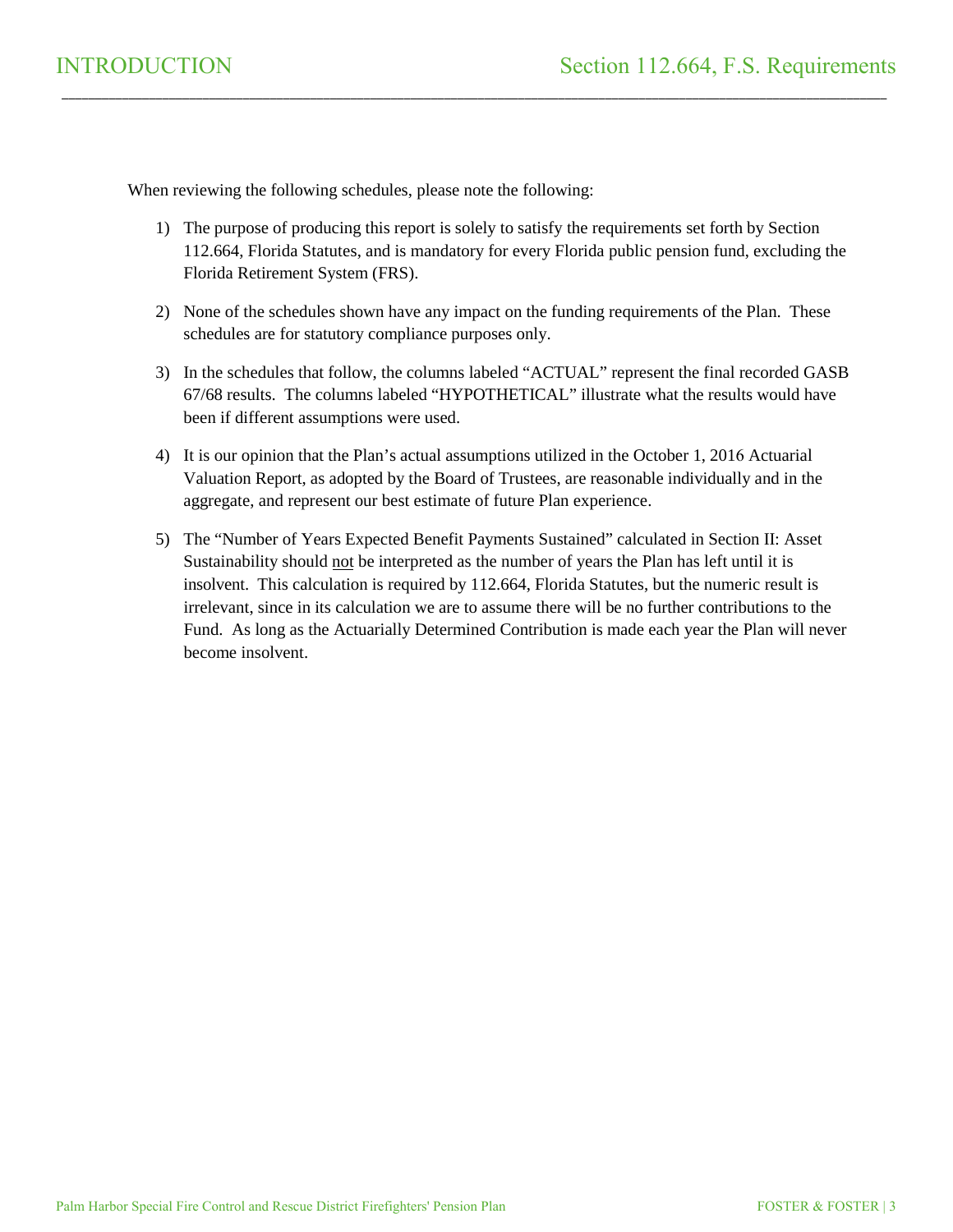## GASB 67: SCHEDULE OF CHANGES IN NET PENSION LIABILITY FISCAL YEAR SEPTEMBER 30, 2016

\_\_\_\_\_\_\_\_\_\_\_\_\_\_\_\_\_\_\_\_\_\_\_\_\_\_\_\_\_\_\_\_\_\_\_\_\_\_\_\_\_\_\_\_\_\_\_\_\_\_\_\_\_\_\_\_\_\_\_\_\_\_\_\_\_\_\_\_\_\_\_\_\_\_\_\_\_\_\_\_\_\_\_\_\_\_\_\_\_\_\_\_\_\_\_\_\_\_\_\_\_\_\_\_\_\_\_\_\_\_\_\_\_\_\_\_\_\_\_\_\_\_\_\_\_\_\_\_\_\_\_\_\_

|                                                                            | <b>ACTUAL</b>                    | <b>HYPOTHETICAL</b>              |                                  |  |  |
|----------------------------------------------------------------------------|----------------------------------|----------------------------------|----------------------------------|--|--|
|                                                                            | 7.50%<br>RP-2000<br>Generational | 5.50%<br>RP-2000<br>Generational | 9.50%<br>RP-2000<br>Generational |  |  |
| <b>Total Pension Liability</b>                                             |                                  |                                  |                                  |  |  |
| Service Cost                                                               | 958,896                          | 1,674,915                        | 655,381                          |  |  |
| Interest                                                                   | 1,369,513                        | 1,469,114                        | 1,391,826                        |  |  |
| Change in Excess State Money                                               |                                  |                                  |                                  |  |  |
| Share Plan Allocation                                                      |                                  |                                  |                                  |  |  |
| <b>Changes of Benefit Terms</b><br>Differences Between Expected and Actual |                                  |                                  |                                  |  |  |
| Experience                                                                 | (450,681)                        | (413, 842)                       | (497, 221)                       |  |  |
| Changes of Assumptions<br>Benefit Payments, Including Refunds of           | 195,321                          | (1,295,523)                      | (646,058)                        |  |  |
| <b>Employee Contributions</b>                                              | (279, 543)                       | (279, 543)                       | (279, 543)                       |  |  |
| Net Change in Total Pension Liability                                      | 1,793,506                        | 1,155,121                        | 624,385                          |  |  |
| <b>Total Pension Liability - Beginning</b>                                 | 17,441,045                       | 25,176,014                       | 14, 135, 192                     |  |  |
| Total Pension Liability - Ending (a)                                       | 19,234,551<br>$\mathcal{S}$      | \$<br>26,331,135                 | \$<br>14,759,577                 |  |  |
| <b>Plan Fiduciary Net Position</b>                                         |                                  |                                  |                                  |  |  |
| Contributions - Employer                                                   | 714,620                          | 714,620                          | 714,620                          |  |  |
| Contributions - State                                                      | 387,020                          | 387,020                          | 387,020                          |  |  |
| Contributions - Employee                                                   | 217,200                          | 217,200                          | 217,200                          |  |  |
| Contributions - Buy Back                                                   |                                  |                                  |                                  |  |  |
| Net Investment Income<br>Benefit Payments, Including Refunds of            | 1,852,606                        | 1,852,606                        | 1,852,606                        |  |  |
| <b>Employee Contributions</b>                                              | (279, 543)                       | (279, 543)                       | (279, 543)                       |  |  |
| <b>Administrative Expenses</b>                                             | (52,960)                         | (52,960)                         | (52,960)                         |  |  |
| Other                                                                      |                                  |                                  |                                  |  |  |
| Net Change in Plan Fiduciary Net Position                                  | 2,838,943                        | 2,838,943                        | 2,838,943                        |  |  |
| Plan Fiduciary Net Position - Beginning                                    | 15,628,402                       | 15,628,402                       | 15,628,402                       |  |  |
| Plan Fiduciary Net Position - Ending (b)                                   | 18,467,345<br>\$                 | 18,467,345<br>\$                 | 18,467,345<br>\$                 |  |  |
| Net Pension Liability - Ending (a) - (b)                                   | \$<br>767,206                    | \$<br>7,863,790                  | (3,707,768)<br>\$                |  |  |

#### GASB 68: PENSION EXPENSE FISCAL YEAR SEPTEMBER 30, 2016

|                 | ACTUAL |                                  | <b>HYPOTHETICAL</b> |                                  |  |  |                                     |
|-----------------|--------|----------------------------------|---------------------|----------------------------------|--|--|-------------------------------------|
|                 |        | 7.50%<br>RP-2000<br>Generational |                     | 5.50%<br>RP-2000<br>Generational |  |  | $9.50\%$<br>RP-2000<br>Generational |
| Pension Expense |        | 1,208,163                        |                     | 2,052,869                        |  |  | 645,536                             |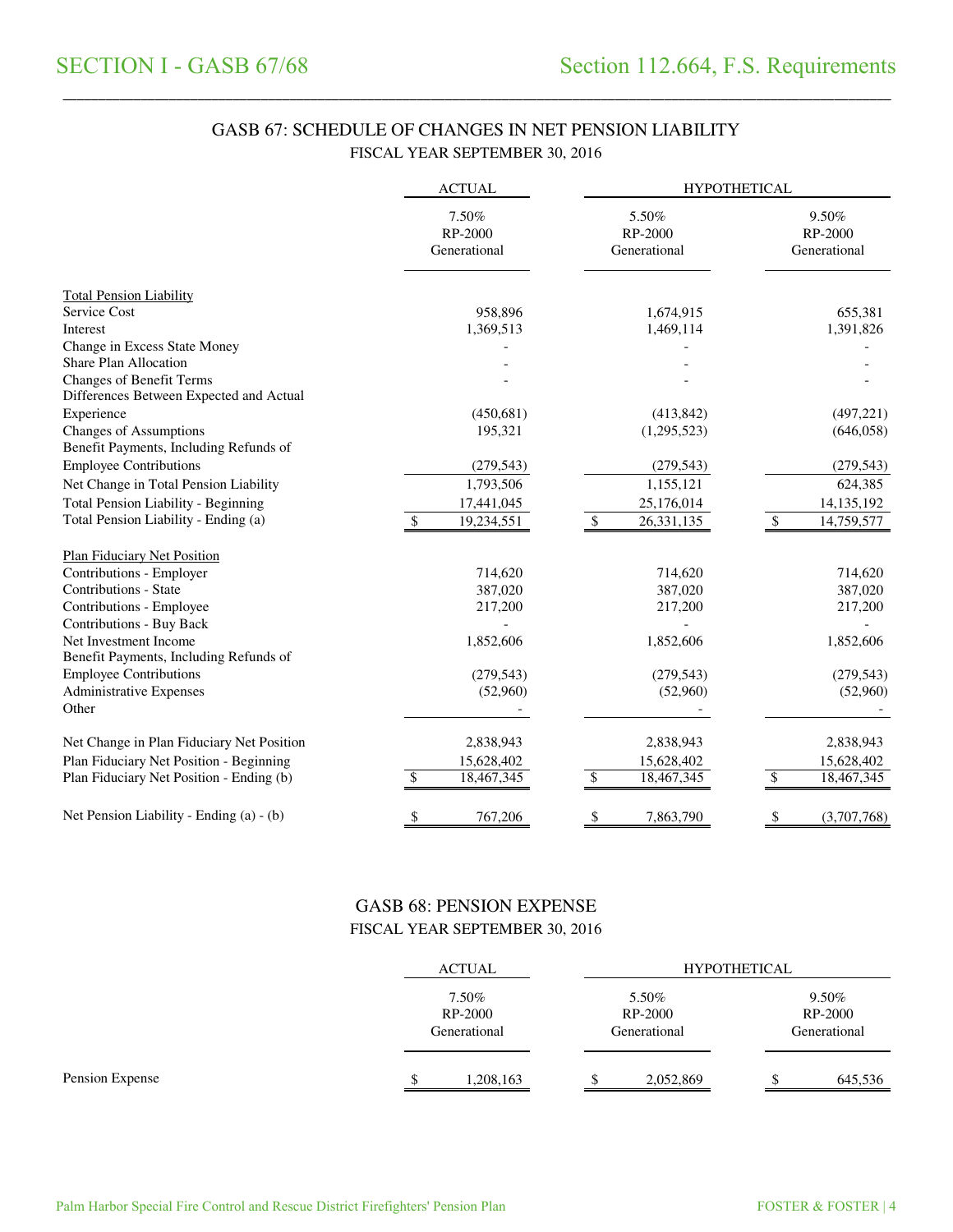\_\_\_\_\_\_\_\_\_\_\_\_\_\_\_\_\_\_\_\_\_\_\_\_\_\_\_\_\_\_\_\_\_\_\_\_\_\_\_\_\_\_\_\_\_\_\_\_\_\_\_\_\_\_\_\_\_\_\_\_\_\_\_\_\_\_\_\_\_\_\_\_\_\_\_\_\_\_\_\_\_\_\_\_\_\_\_\_\_\_\_\_\_\_\_\_\_\_\_\_\_\_\_\_\_\_\_\_\_\_\_\_\_\_\_\_\_\_\_\_\_\_\_\_\_\_\_\_\_\_\_\_\_\_\_\_\_\_\_\_\_\_\_\_\_\_\_\_\_\_

| Fiscal Year<br>Beginning 10/1 | Projected Beginning<br><b>Fiduciary Net Position</b> | Projected Total<br>Contributions | Projected Benefit<br>Payments* | Projected<br>Administrative | Projected Investment<br>Earnings | Projected Ending<br><b>Fiduciary Net Position</b> |
|-------------------------------|------------------------------------------------------|----------------------------------|--------------------------------|-----------------------------|----------------------------------|---------------------------------------------------|
|                               |                                                      |                                  |                                | Expense                     |                                  |                                                   |
| 2016                          | 18,467,345                                           |                                  | 2,270,639                      | $\blacksquare$              | 1,299,902                        | 17,496,608                                        |
| 2017                          | 17,496,608                                           |                                  | 345,421                        |                             | 1,299,292                        | 18,450,479                                        |
| 2018                          | 18,450,479                                           |                                  | 369,978                        |                             | 1,369,912                        | 19,450,413                                        |
| 2019                          | 19,450,413                                           |                                  | 397,562                        |                             | 1,443,872                        | 20,496,723                                        |
| 2020                          | 20,496,723                                           |                                  | 426,937                        |                             | 1,521,244                        | 21,591,030                                        |
| 2021                          | 21,591,030                                           |                                  | 453,674                        |                             | 1,602,314                        | 22,739,670                                        |
| 2022                          | 22,739,670                                           |                                  | 542,819                        |                             | 1,685,120                        | 23,881,971                                        |
| 2023                          | 23,881,971                                           |                                  | 761,262                        |                             | 1,762,601                        | 24,883,310                                        |
| 2024                          | 24,883,310                                           |                                  | 849,437                        |                             | 1,834,394                        | 25,868,267                                        |
| 2025                          | 25,868,267                                           |                                  | 926,589                        |                             | 1,905,373                        | 26,847,051                                        |
| 2026                          | 26,847,051                                           |                                  | 996,700                        |                             | 1,976,153                        | 27,826,504                                        |
| 2027                          | 27,826,504                                           |                                  | 1,160,757                      |                             | 2,043,459                        | 28,709,206                                        |
| 2028                          | 28,709,206                                           |                                  | 1,258,984                      |                             | 2,105,979                        | 29,556,201                                        |
| 2029                          | 29,556,201                                           |                                  | 1,336,299                      |                             | 2,166,604                        | 30,386,506                                        |
| 2030                          | 30,386,506                                           |                                  | 1,400,407                      |                             | 2,226,473                        | 31,212,572                                        |
| 2031                          | 31,212,572                                           |                                  | 1,460,689                      |                             | 2,286,167                        | 32,038,050                                        |
| 2032                          | 32,038,050                                           |                                  | 1,549,694                      |                             | 2,344,740                        | 32,833,096                                        |
| 2033                          | 32,833,096                                           |                                  | 1,578,184                      |                             | 2,403,300                        | 33,658,212                                        |
| 2034                          | 33,658,212                                           |                                  | 1,623,866                      |                             | 2,463,471                        | 34,497,817                                        |
| 2035                          | 34,497,817                                           |                                  | 1,665,838                      |                             | 2,524,867                        | 35,356,846                                        |
| 2036                          | 35,356,846                                           |                                  | 1,693,961                      |                             | 2,588,240                        | 36,251,125                                        |
| 2037                          | 36,251,125                                           |                                  | 1,713,766                      |                             | 2,654,568                        | 37,191,927                                        |
| 2038                          | 37,191,927                                           |                                  | 1,737,724                      |                             | 2,724,230                        | 38,178,433                                        |
| 2039                          | 38,178,433                                           |                                  | 1,770,397                      |                             | 2,796,993                        | 39,205,029                                        |
| 2040                          | 39,205,029                                           |                                  | 1,802,493                      |                             | 2,872,784                        | 40,275,320                                        |
| 2041                          | 40,275,320                                           |                                  | 1,832,987                      |                             | 2,951,912                        | 41,394,245                                        |
| 2042                          | 41,394,245                                           |                                  | 1,849,802                      |                             | 3,035,201                        | 42,579,644                                        |
| 2043                          | 42,579,644                                           |                                  | 1,868,188                      |                             | 3,123,416                        | 43,834,872                                        |
| 2044                          | 43,834,872                                           |                                  | 1,883,388                      |                             | 3,216,988                        | 45,168,472                                        |
| 2045                          | 45,168,472                                           |                                  | 1,895,888                      |                             | 3,316,540                        | 46,589,124                                        |
| 2046                          | 46,589,124                                           |                                  | 1,906,482                      |                             | 3,422,691                        | 48,105,333                                        |
| 2047                          | 48,105,333                                           |                                  | 1,913,839                      |                             | 3,536,131                        | 49,727,625                                        |
| 2048                          | 49,727,625                                           |                                  | 1,917,745                      |                             | 3,657,656                        | 51,467,536                                        |
| 2049                          | 51,467,536                                           |                                  | 1,917,127                      |                             | 3,788,173                        | 53,338,582                                        |
| 2050                          | 53,338,582                                           |                                  | 1,912,692                      |                             | 3,928,668                        | 55,354,558                                        |
| 2051                          | 55,354,558                                           |                                  | 1,904,344                      |                             | 4,080,179                        | 57,530,393                                        |
| 2052                          | 57,530,393                                           |                                  | 1,892,600                      |                             | 4,243,807                        | 59,881,600                                        |
| 2053                          | 59,881,600                                           |                                  | 1,876,782                      |                             | 4,420,741                        | 62,425,559                                        |
| 2054                          | 62,425,559                                           |                                  | 1,856,872                      |                             | 4,612,284                        | 65,180,971                                        |
| 2055                          | 65,180,971                                           |                                  | 1,832,349                      |                             | 4,819,860                        | 68,168,482                                        |
| 2056                          | 68,168,482                                           |                                  | 1,802,876                      |                             | 5,045,028                        | 71,410,634                                        |
| 2057                          | 71,410,634                                           |                                  | 1,767,969                      |                             | 5,289,499                        | 74,932,164                                        |
| 2058                          | 74,932,164                                           |                                  | 1,726,785                      |                             | 5,555,158                        | 78,760,537                                        |
| 2059                          | 78,760,537                                           |                                  | 1,678,892                      |                             | 5,844,082                        | 82,925,727                                        |
| 2060                          | 82,925,727                                           |                                  | 1,623,951                      |                             | 6,158,531                        | 87,460,307                                        |
| 2061                          | 87,460,307                                           |                                  | 1,562,019                      |                             | 6,500,947                        | 92,399,235                                        |
| 2062                          | 92,399,235                                           |                                  | 1,493,336                      |                             | 6,873,943                        | 97,779,842                                        |
| 2063                          | 97,779,842                                           |                                  | 1,418,477                      |                             | 7,280,295                        | 103,641,660                                       |
| 2064                          | 103,641,660                                          |                                  | 1,338,080                      |                             | 7,722,947                        | 110,026,527                                       |
| 2065                          | 110,026,527                                          |                                  | 1,254,109                      |                             | 8,204,960                        | 116,977,378                                       |

Table 1 Plan Assumptions: 7.50% and RP-2000 Generational Mortality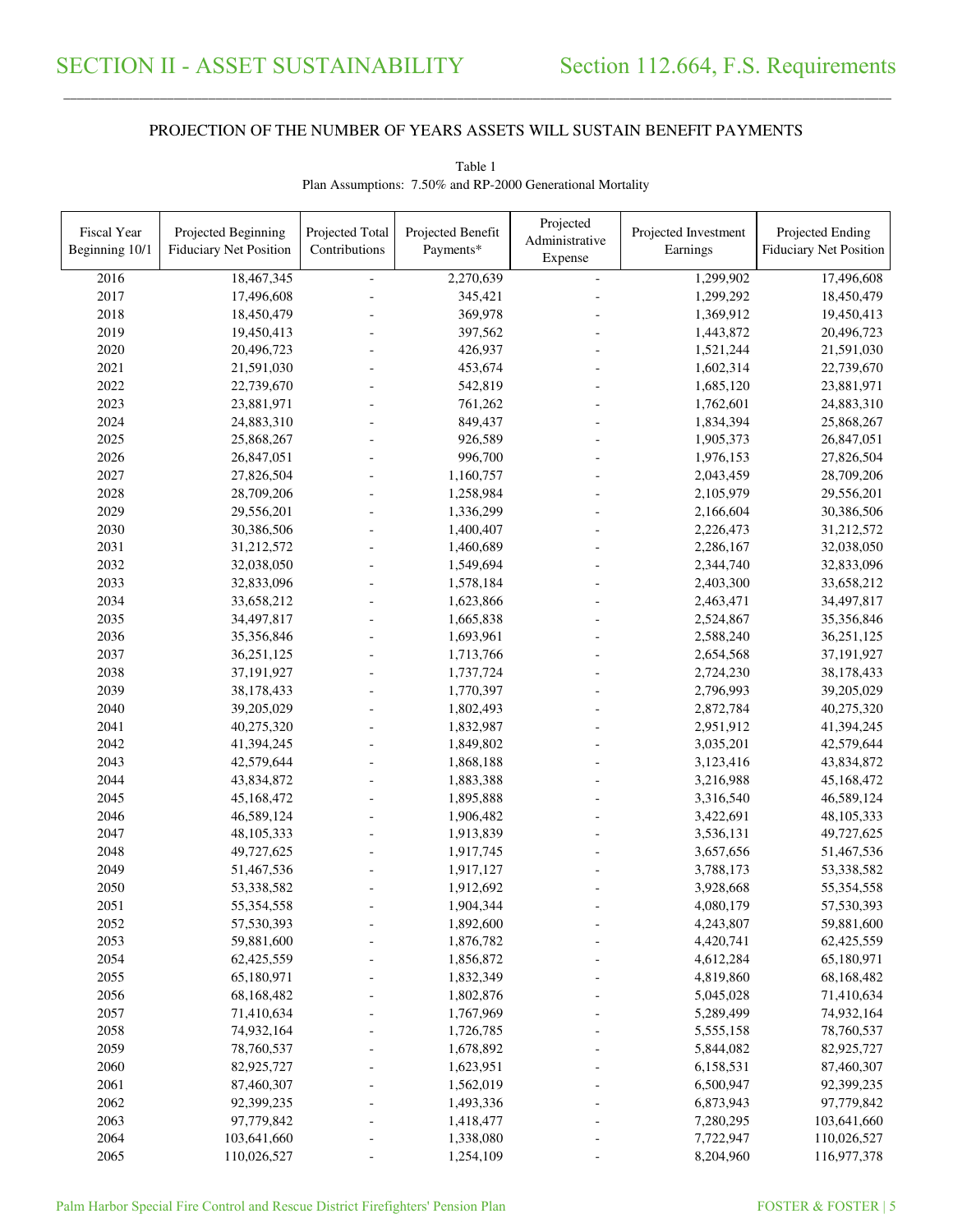\_\_\_\_\_\_\_\_\_\_\_\_\_\_\_\_\_\_\_\_\_\_\_\_\_\_\_\_\_\_\_\_\_\_\_\_\_\_\_\_\_\_\_\_\_\_\_\_\_\_\_\_\_\_\_\_\_\_\_\_\_\_\_\_\_\_\_\_\_\_\_\_\_\_\_\_\_\_\_\_\_\_\_\_\_\_\_\_\_\_\_\_\_\_\_\_\_\_\_\_\_\_\_\_\_\_\_\_\_\_\_\_\_\_\_\_\_\_\_\_\_\_\_\_\_\_\_\_\_\_\_\_\_\_\_\_\_\_\_\_\_\_\_\_\_\_\_\_\_\_

| Fiscal Year<br>Beginning 10/1 | Projected Beginning<br><b>Fiduciary Net Position</b> | Projected Total<br>Contributions | Projected Benefit<br>Payments* | Projected<br>Administrative | Projected Investment<br>Earnings | Projected Ending<br><b>Fiduciary Net Position</b> |
|-------------------------------|------------------------------------------------------|----------------------------------|--------------------------------|-----------------------------|----------------------------------|---------------------------------------------------|
|                               |                                                      |                                  |                                | Expense                     |                                  |                                                   |
| 2066                          | 116,977,378                                          |                                  | 1,168,715                      | ÷,                          | 8,729,477                        | 124,538,140                                       |
| 2067                          | 124,538,140                                          |                                  | 1,082,823                      |                             | 9,299,755                        | 132,755,072                                       |
| 2068                          | 132,755,072                                          |                                  | 997,561                        |                             | 9,919,222                        | 141,676,733                                       |
| 2069                          | 141,676,733                                          |                                  | 914,335                        |                             | 10,591,467                       | 151,353,865                                       |
| 2070                          | 151,353,865                                          |                                  | 833,881                        |                             | 11,320,269                       | 161,840,253                                       |
| 2071                          | 161,840,253                                          |                                  | 756,516                        |                             | 12,109,650                       | 173, 193, 387                                     |
| 2072                          | 173, 193, 387                                        |                                  | 682,602                        |                             | 12,963,906                       | 185,474,691                                       |
| 2073                          | 185,474,691                                          |                                  | 612,236                        |                             | 13,887,643                       | 198,750,098                                       |
| 2074                          | 198,750,098                                          |                                  | 545,415                        |                             | 14,885,804                       | 213,090,487                                       |
| 2075                          | 213,090,487                                          |                                  | 482,309                        |                             | 15,963,700                       | 228,571,878                                       |
| 2076                          | 228,571,878                                          |                                  | 422,855                        |                             | 17,127,034                       | 245,276,057                                       |
| 2077                          | 245,276,057                                          |                                  | 367,917                        |                             | 18,381,907                       | 263,290,047                                       |
| 2078                          | 263,290,047                                          |                                  | 317,613                        |                             | 19,734,843                       | 282,707,277                                       |
| 2079                          | 282,707,277                                          |                                  | 271,248                        |                             | 21,192,874                       | 303,628,903                                       |
| 2080                          | 303,628,903                                          |                                  | 229,164                        |                             | 22,763,574                       | 326,163,313                                       |
| 2081                          | 326,163,313                                          |                                  | 191,573                        |                             | 24,455,064                       | 350,426,804                                       |
| 2082                          | 350,426,804                                          |                                  | 158,660                        |                             | 26,276,061                       | 376,544,205                                       |
| 2083                          | 376,544,205                                          |                                  | 130,055                        |                             | 28,235,938                       | 404,650,088                                       |
| 2084                          | 404,650,088                                          |                                  | 105,666                        |                             | 30,344,794                       | 434,889,216                                       |
| 2085                          | 434,889,216                                          |                                  | 84,880                         |                             | 32,613,508                       | 467,417,844                                       |
| 2086                          | 467,417,844                                          |                                  | 67,578                         |                             | 35,053,804                       | 502,404,070                                       |
| 2087                          | 502,404,070                                          |                                  | 53,264                         |                             | 37,678,308                       | 540,029,114                                       |
| 2088                          | 540,029,114                                          |                                  | 41,591                         |                             | 40,500,624                       | 580,488,147                                       |
| 2089                          | 580,488,147                                          |                                  | 32,077                         |                             | 43,535,408                       | 623,991,478                                       |
| 2090                          | 623,991,478                                          |                                  | 24,527                         |                             | 46,798,441                       | 670,765,392                                       |
| 2091                          | 670,765,392                                          |                                  | 18,531                         |                             | 50,306,709                       | 721,053,570                                       |
| 2092                          | 721,053,570                                          |                                  | 13,826                         |                             | 54,078,499                       | 775,118,243                                       |
| 2093                          | 775,118,243                                          |                                  | 10,178                         |                             | 58,133,487                       | 833,241,552                                       |
| 2094                          | 833,241,552                                          |                                  | 7,386                          |                             | 62,492,839                       | 895,727,005                                       |
| 2095                          | 895,727,005                                          |                                  | 5,269                          |                             | 67,179,328                       | 962,901,064                                       |
| 2096                          | 962,901,064                                          |                                  | 3,697                          |                             | 72,217,441                       | 1,035,114,808                                     |
| 2097                          | 1,035,114,808                                        |                                  | 2,546                          |                             | 77,633,515                       | 1,112,745,777                                     |
| 2098                          | 1,112,745,777                                        |                                  | 1,718                          |                             | 83,455,869                       | 1,196,199,928                                     |
| 2099                          | 1,196,199,928                                        |                                  | 1,133                          |                             | 89,714,952                       | 1,285,913,747                                     |
| 2100                          | 1,285,913,747                                        |                                  | 734                            |                             | 96,443,504                       | 1,382,356,517                                     |
| 2101                          | 1,382,356,517                                        |                                  | 472                            |                             | 103,676,721                      | 1,486,032,766                                     |
| 2102                          | 1,486,032,766                                        |                                  | 302                            |                             | 111,452,446                      | 1,597,484,910                                     |
| 2103                          | 1,597,484,910                                        |                                  | 190                            |                             | 119,811,361                      | 1,717,296,081                                     |
| 2104                          | 1,717,296,081                                        |                                  | 118                            |                             | 128,797,202                      | 1,846,093,165                                     |
| 2105                          | 1,846,093,165                                        |                                  | 74                             |                             | 138,456,985                      | 1,984,550,076                                     |
| 2106                          | 1,984,550,076                                        |                                  | 47                             |                             | 148,841,254                      | 2,133,391,283                                     |
| 2107                          | 2,133,391,283                                        |                                  | 29                             |                             | 160,004,345                      | 2,293,395,599                                     |
| 2108                          | 2,293,395,599                                        |                                  | 18                             |                             | 172,004,669                      | 2,465,400,250                                     |
| 2109                          | 2,465,400,250                                        |                                  | 11                             |                             | 184,905,018                      | 2,650,305,257                                     |
| 2110                          | 2,650,305,257                                        |                                  | 7                              |                             | 198,772,894                      | 2,849,078,144                                     |
| 2111                          | 2,849,078,144                                        |                                  | 4                              |                             | 213,680,861                      | 3,062,759,001                                     |
| 2112                          | 3,062,759,001                                        |                                  | 2                              |                             | 229,706,925                      | 3,292,465,924                                     |
| 2113                          | 3,292,465,924                                        |                                  |                                |                             | 246,934,944                      | 3,539,400,867                                     |

Table 1 Plan Assumptions: 7.50% and RP-2000 Generational Mortality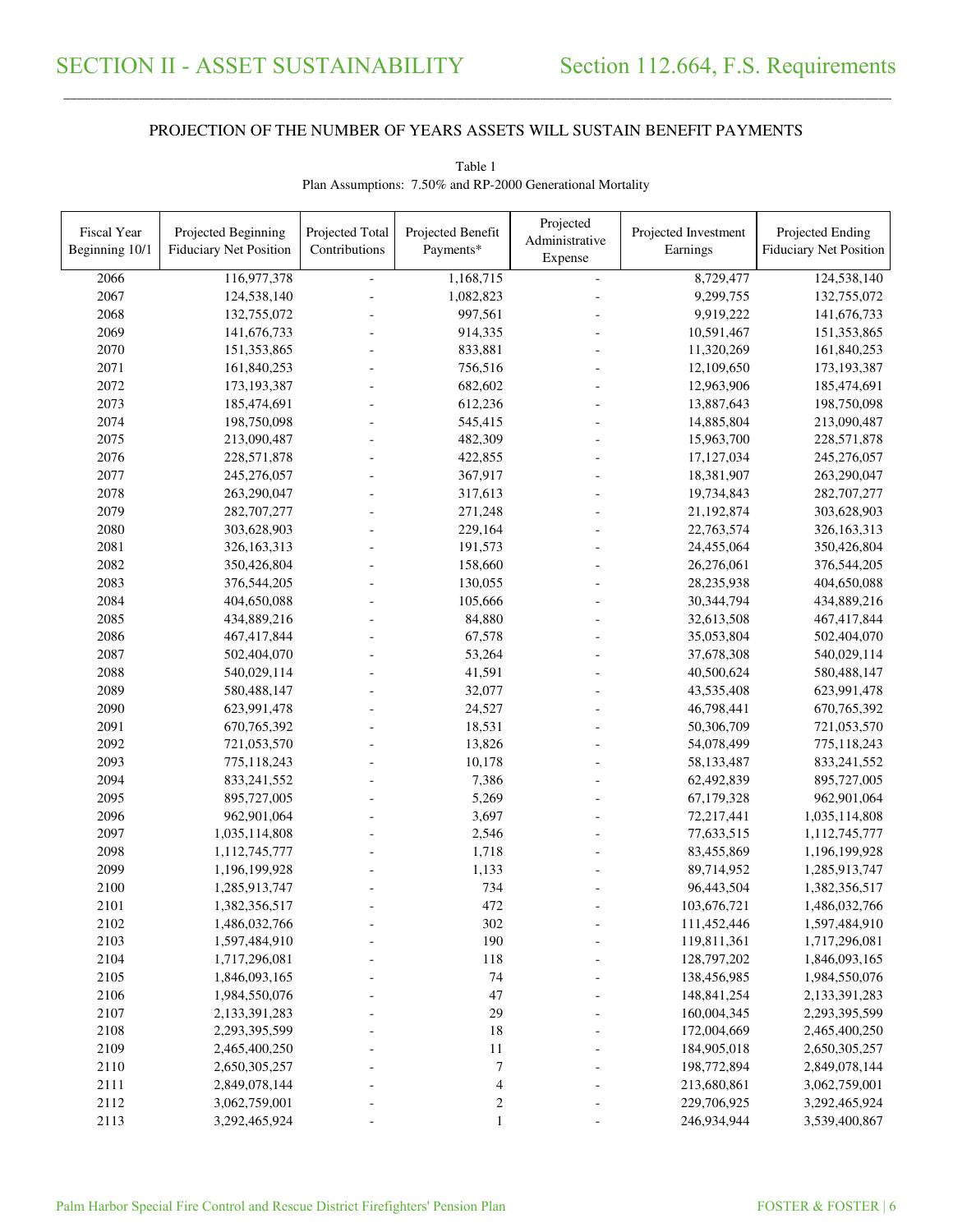\_\_\_\_\_\_\_\_\_\_\_\_\_\_\_\_\_\_\_\_\_\_\_\_\_\_\_\_\_\_\_\_\_\_\_\_\_\_\_\_\_\_\_\_\_\_\_\_\_\_\_\_\_\_\_\_\_\_\_\_\_\_\_\_\_\_\_\_\_\_\_\_\_\_\_\_\_\_\_\_\_\_\_\_\_\_\_\_\_\_\_\_\_\_\_\_\_\_\_\_\_\_\_\_\_\_\_\_\_\_\_\_\_\_\_\_\_\_\_\_\_\_\_\_\_\_\_\_\_\_\_\_\_\_\_\_\_\_\_\_\_\_\_\_\_\_\_\_\_\_

| Fiscal Year<br>Beginning 10/1 | Projected Beginning<br><b>Fiduciary Net Position</b> | Projected Total<br>Contributions | Projected Benefit<br>Payments* | Projected<br>Administrative<br>Expense | Projected Investment<br>Earnings | Projected Ending<br><b>Fiduciary Net Position</b> |
|-------------------------------|------------------------------------------------------|----------------------------------|--------------------------------|----------------------------------------|----------------------------------|---------------------------------------------------|
| 2114                          | 3.539.400.867                                        |                                  |                                |                                        | 265,455,065                      | 3,804,855,931                                     |
| 2115                          | 3,804,855,931                                        |                                  | $\overline{\phantom{0}}$       |                                        | 285, 364, 195                    | 4,090,220,126                                     |

Table 1 Plan Assumptions: 7.50% and RP-2000 Generational Mortality

\*All Share Balances paid in 2016.

Number of Years Expected Benefit Payments Sustained: 999.99

This projection assumes no further contributions, assumes no further benefit accruals, and assumes Market Value of Assets earn 7.50% interest.

**It is important to note that as long as the Actuarially Determined Contribution is made each year, the Plan will never become insolvent. Furthermore, State and local laws mandate that the Actuarially Determined Contribution be made each year.**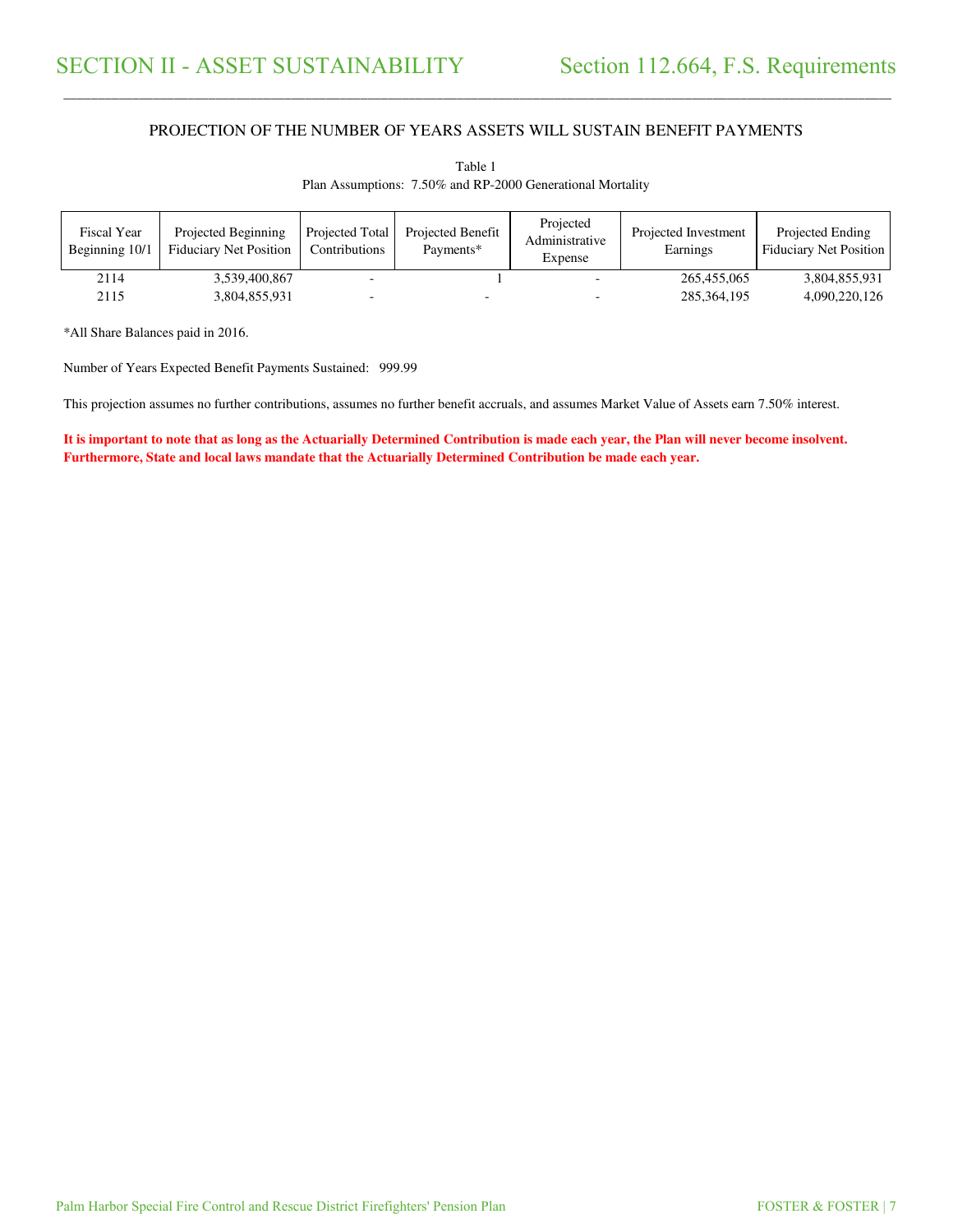\_\_\_\_\_\_\_\_\_\_\_\_\_\_\_\_\_\_\_\_\_\_\_\_\_\_\_\_\_\_\_\_\_\_\_\_\_\_\_\_\_\_\_\_\_\_\_\_\_\_\_\_\_\_\_\_\_\_\_\_\_\_\_\_\_\_\_\_\_\_\_\_\_\_\_\_\_\_\_\_\_\_\_\_\_\_\_\_\_\_\_\_\_\_\_\_\_\_\_\_\_\_\_\_\_\_\_\_\_\_\_\_\_\_\_\_\_\_\_\_\_\_\_\_\_\_\_\_\_\_\_\_\_\_\_\_\_\_\_\_\_\_\_\_\_\_\_\_\_\_

| <b>Fiscal Year</b><br>Beginning 10/1 | Projected Beginning<br><b>Fiduciary Net Position</b> | Projected Total<br>Contributions | Projected Benefit<br>Payments* | Projected<br>Administrative<br>Expense | Projected Investment<br>Earnings | Projected Ending<br><b>Fiduciary Net Position</b> |
|--------------------------------------|------------------------------------------------------|----------------------------------|--------------------------------|----------------------------------------|----------------------------------|---------------------------------------------------|
| 2016                                 | 18,467,345                                           |                                  | 2,270,639                      | $\equiv$                               | 953,261                          | 17,149,967                                        |
| 2017                                 | 17,149,967                                           |                                  | 345,421                        |                                        | 933,749                          | 17,738,295                                        |
| 2018                                 | 17,738,295                                           |                                  | 369,978                        |                                        | 965,432                          | 18,333,749                                        |
| 2019                                 | 18,333,749                                           |                                  | 397,562                        |                                        | 997,423                          | 18,933,610                                        |
| 2020                                 | 18,933,610                                           |                                  | 426,937                        |                                        | 1,029,608                        | 19,536,281                                        |
| 2021                                 | 19,536,281                                           |                                  | 453,674                        |                                        | 1,062,019                        | 20,144,626                                        |
| 2022                                 | 20,144,626                                           |                                  | 542,819                        |                                        | 1,093,027                        | 20,694,834                                        |
| 2023                                 | 20,694,834                                           |                                  | 761,262                        |                                        | 1,117,281                        | 21,050,853                                        |
| 2024                                 | 21,050,853                                           |                                  | 849,437                        |                                        | 1,134,437                        | 21,335,853                                        |
| 2025                                 | 21,335,853                                           |                                  | 926,589                        |                                        | 1,147,991                        | 21,557,255                                        |
| 2026                                 | 21,557,255                                           |                                  | 996,700                        |                                        | 1,158,240                        | 21,718,795                                        |
| 2027                                 | 21,718,795                                           |                                  | 1,160,757                      |                                        | 1,162,613                        | 21,720,651                                        |
| 2028                                 | 21,720,651                                           |                                  | 1,258,984                      |                                        | 1,160,014                        | 21,621,681                                        |
| 2029                                 | 21,621,681                                           |                                  | 1,336,299                      |                                        | 1,152,444                        | 21,437,826                                        |
| 2030                                 | 21,437,826                                           |                                  | 1,400,407                      |                                        | 1,140,569                        | 21,177,988                                        |
| 2031                                 | 21,177,988                                           |                                  | 1,460,689                      |                                        | 1,124,620                        | 20,841,919                                        |
| 2032                                 | 20,841,919                                           |                                  | 1,549,694                      |                                        | 1,103,689                        | 20,395,914                                        |
| 2033                                 | 20,395,914                                           |                                  | 1,578,184                      |                                        | 1,078,375                        | 19,896,105                                        |
| 2034                                 | 19,896,105                                           |                                  | 1,623,866                      |                                        | 1,049,629                        | 19,321,868                                        |
| 2035                                 | 19,321,868                                           |                                  | 1,665,838                      |                                        | 1,016,892                        | 18,672,922                                        |
| 2036                                 | 18,672,922                                           |                                  | 1,693,961                      |                                        | 980,427                          | 17,959,388                                        |
| 2037                                 | 17,959,388                                           |                                  | 1,713,766                      |                                        | 940,638                          | 17,186,260                                        |
| 2038                                 | 17,186,260                                           | L.                               | 1,737,724                      |                                        | 897,457                          | 16,345,993                                        |
| 2039                                 | 16,345,993                                           | ٠                                | 1,770,397                      |                                        | 850,344                          | 15,425,940                                        |
| 2040                                 | 15,425,940                                           |                                  | 1,802,493                      |                                        | 798,858                          | 14,422,305                                        |
| 2041                                 | 14,422,305                                           |                                  | 1,832,987                      |                                        | 742,820                          | 13,332,138                                        |
| 2042                                 | 13,332,138                                           |                                  | 1,849,802                      |                                        | 682,398                          | 12,164,734                                        |
| 2043                                 | 12,164,734                                           |                                  | 1,868,188                      |                                        | 617,685                          | 10,914,231                                        |
| 2044                                 | 10,914,231                                           |                                  | 1,883,388                      |                                        | 548,490                          | 9,579,333                                         |
| 2045                                 | 9,579,333                                            | ä,                               | 1,895,888                      |                                        | 474,726                          | 8,158,171                                         |
| 2046                                 | 8,158,171                                            |                                  | 1,906,482                      |                                        | 396,271                          | 6,647,960                                         |
| 2047                                 | 6,647,960                                            |                                  | 1,913,839                      |                                        | 313,007                          | 5,047,128                                         |
| 2048                                 | 5,047,128                                            |                                  | 1,917,745                      |                                        | 224,854                          | 3,354,237                                         |
| 2049                                 | 3,354,237                                            |                                  | 1,917,127                      |                                        | 131,762                          | 1,568,872                                         |
| 2050                                 | 1,568,872                                            |                                  | 1,912,692                      |                                        |                                  |                                                   |

Table 2 Hypothetical Assumptions: 5.50% and RP-2000 Generational Mortality

\*All Share Balances paid in 2016.

Number of Years Expected Benefit Payments Sustained: 34.82

This projection assumes no further contributions, assumes no further benefit accruals, and assumes Market Value of Assets earn 5.50% interest.

**It is important to note that as long as the Actuarially Determined Contribution is made each year, the Plan will never become insolvent. Furthermore, State and local laws mandate that the Actuarially Determined Contribution be made each year.**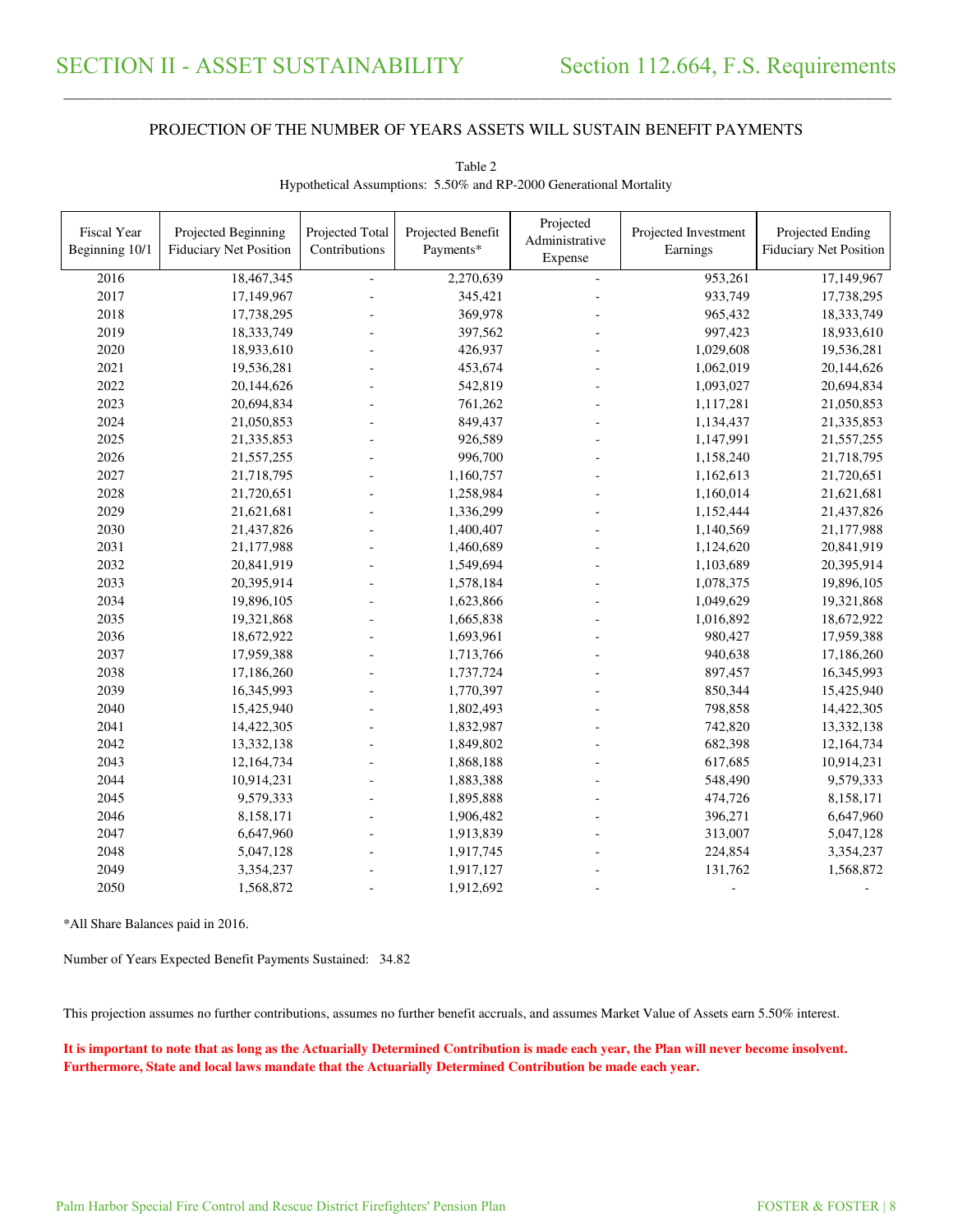\_\_\_\_\_\_\_\_\_\_\_\_\_\_\_\_\_\_\_\_\_\_\_\_\_\_\_\_\_\_\_\_\_\_\_\_\_\_\_\_\_\_\_\_\_\_\_\_\_\_\_\_\_\_\_\_\_\_\_\_\_\_\_\_\_\_\_\_\_\_\_\_\_\_\_\_\_\_\_\_\_\_\_\_\_\_\_\_\_\_\_\_\_\_\_\_\_\_\_\_\_\_\_\_\_\_\_\_\_\_\_\_\_\_\_\_\_\_\_\_\_\_\_\_\_\_\_\_\_\_\_\_\_\_\_\_\_\_\_\_\_\_\_\_\_\_\_\_\_\_

| Fiscal Year<br>Beginning 10/1 | Projected Beginning<br><b>Fiduciary Net Position</b> | Projected Total<br>Contributions | Projected Benefit<br>Payments* | Projected<br>Administrative | Projected Investment<br>Earnings | Projected Ending<br><b>Fiduciary Net Position</b> |
|-------------------------------|------------------------------------------------------|----------------------------------|--------------------------------|-----------------------------|----------------------------------|---------------------------------------------------|
|                               |                                                      |                                  |                                | Expense                     |                                  |                                                   |
| 2016                          | 18,467,345                                           |                                  | 2,270,639                      | $\overline{a}$              | 1,646,542                        | 17,843,248                                        |
| 2017                          | 17,843,248                                           |                                  | 345,421                        |                             | 1,678,701                        | 19,176,528                                        |
| 2018                          | 19,176,528                                           |                                  | 369,978                        |                             | 1,804,196                        | 20,610,746                                        |
| 2019                          | 20,610,746                                           |                                  | 397,562                        |                             | 1,939,137                        | 22,152,321                                        |
| 2020                          | 22,152,321                                           |                                  | 426,937                        |                             | 2,084,191                        | 23,809,575                                        |
| 2021                          | 23,809,575                                           |                                  | 453,674                        |                             | 2,240,360                        | 25,596,261                                        |
| 2022                          | 25,596,261                                           |                                  | 542,819                        |                             | 2,405,861                        | 27,459,303                                        |
| 2023                          | 27,459,303                                           |                                  | 761,262                        |                             | 2,572,474                        | 29,270,515                                        |
| 2024                          | 29,270,515                                           |                                  | 849,437                        |                             | 2,740,351                        | 31,161,429                                        |
| 2025                          | 31,161,429                                           |                                  | 926,589                        |                             | 2,916,323                        | 33,151,163                                        |
| 2026                          | 33,151,163                                           |                                  | 996,700                        |                             | 3,102,017                        | 35,256,480                                        |
| 2027                          | 35,256,480                                           |                                  | 1,160,757                      |                             | 3,294,230                        | 37,389,953                                        |
| 2028                          | 37,389,953                                           |                                  | 1,258,984                      |                             | 3,492,244                        | 39,623,213                                        |
| 2029                          | 39,623,213                                           |                                  | 1,336,299                      |                             | 3,700,731                        | 41,987,645                                        |
| 2030                          | 41,987,645                                           |                                  | 1,400,407                      |                             | 3,922,307                        | 44,509,545                                        |
| 2031                          | 44,509,545                                           |                                  | 1,460,689                      |                             | 4,159,024                        | 47,207,880                                        |
| 2032                          | 47,207,880                                           |                                  | 1,549,694                      |                             | 4,411,138                        | 50,069,324                                        |
| 2033                          | 50,069,324                                           |                                  | 1,578,184                      |                             | 4,681,622                        | 53, 172, 762                                      |
| 2034                          | 53,172,762                                           |                                  | 1,623,866                      |                             | 4,974,279                        | 56,523,175                                        |
| 2035                          | 56,523,175                                           |                                  | 1,665,838                      |                             | 5,290,574                        | 60,147,911                                        |
| 2036                          | 60,147,911                                           |                                  | 1,693,961                      |                             | 5,633,588                        | 64,087,538                                        |
| 2037                          | 64,087,538                                           |                                  | 1,713,766                      |                             | 6,006,912                        | 68,380,684                                        |
| 2038                          | 68,380,684                                           |                                  | 1,737,724                      |                             | 6,413,623                        | 73,056,583                                        |
| 2039                          | 73,056,583                                           |                                  | 1,770,397                      |                             | 6,856,282                        | 78,142,468                                        |
| 2040                          | 78,142,468                                           |                                  | 1,802,493                      |                             | 7,337,916                        | 83,677,891                                        |
| 2041                          | 83,677,891                                           |                                  | 1,832,987                      |                             | 7,862,333                        | 89,707,237                                        |
| 2042                          | 89,707,237                                           |                                  | 1,849,802                      |                             | 8,434,322                        | 96,291,757                                        |
| 2043                          | 96,291,757                                           |                                  | 1,868,188                      |                             | 9,058,978                        | 103,482,547                                       |
| 2044                          | 103,482,547                                          |                                  | 1,883,388                      |                             | 9,741,381                        | 111,340,540                                       |
| 2045                          | 111,340,540                                          |                                  | 1,895,888                      |                             | 10,487,297                       | 119,931,949                                       |
| 2046                          | 119,931,949                                          |                                  | 1,906,482                      |                             | 11,302,977                       | 129,328,444                                       |
| 2047                          | 129,328,444                                          |                                  | 1,913,839                      |                             | 12,195,295                       | 139,609,900                                       |
| 2048                          | 139,609,900                                          |                                  | 1,917,745                      |                             | 13,171,848                       | 150,864,003                                       |
| 2049                          | 150,864,003                                          |                                  | 1,917,127                      |                             | 14,241,017                       | 163, 187, 893                                     |
| 2050                          | 163, 187, 893                                        |                                  | 1,912,692                      |                             | 15,411,997                       | 176,687,198                                       |
| 2051                          | 176,687,198                                          |                                  | 1,904,344                      |                             | 16,694,827                       | 191,477,681                                       |
| 2052                          | 191,477,681                                          |                                  | 1,892,600                      |                             | 18,100,481                       | 207,685,562                                       |
| 2053                          | 207,685,562                                          |                                  | 1,876,782                      |                             | 19,640,981                       | 225,449,761                                       |
| 2054                          | 225,449,761                                          |                                  | 1,856,872                      |                             | 21,329,526                       | 244,922,415                                       |
| 2055                          | 244,922,415                                          |                                  | 1,832,349                      |                             | 23,180,593                       | 266,270,659                                       |
| 2056                          | 266,270,659                                          |                                  | 1,802,876                      |                             | 25,210,076                       | 289,677,859                                       |
| 2057                          | 289,677,859                                          |                                  | 1,767,969                      |                             | 27,435,418                       | 315,345,308                                       |
| 2058                          | 315,345,308                                          |                                  | 1,726,785                      |                             | 29,875,782                       | 343,494,305                                       |
| 2059                          | 343,494,305                                          |                                  | 1,678,892                      |                             | 32,552,212                       | 374, 367, 625                                     |
| 2060                          | 374,367,625                                          |                                  | 1,623,951                      |                             | 35,487,787                       | 408,231,461                                       |
| 2061                          | 408,231,461                                          |                                  | 1,562,019                      |                             | 38,707,793                       | 445, 377, 235                                     |
| 2062                          | 445, 377, 235                                        |                                  | 1,493,336                      |                             | 42,239,904                       | 486,123,803                                       |
| 2063                          | 486,123,803                                          |                                  | 1,418,477                      |                             | 46,114,384                       | 530,819,710                                       |
| 2064                          | 530,819,710                                          |                                  | 1,338,080                      |                             | 50,364,314                       | 579,845,944                                       |
| 2065                          | 579,845,944                                          |                                  | 1,254,109                      |                             | 55,025,795                       | 633,617,630                                       |

Table 3 Hypothetical Assumptions: 9.50% and RP-2000 Generational Mortality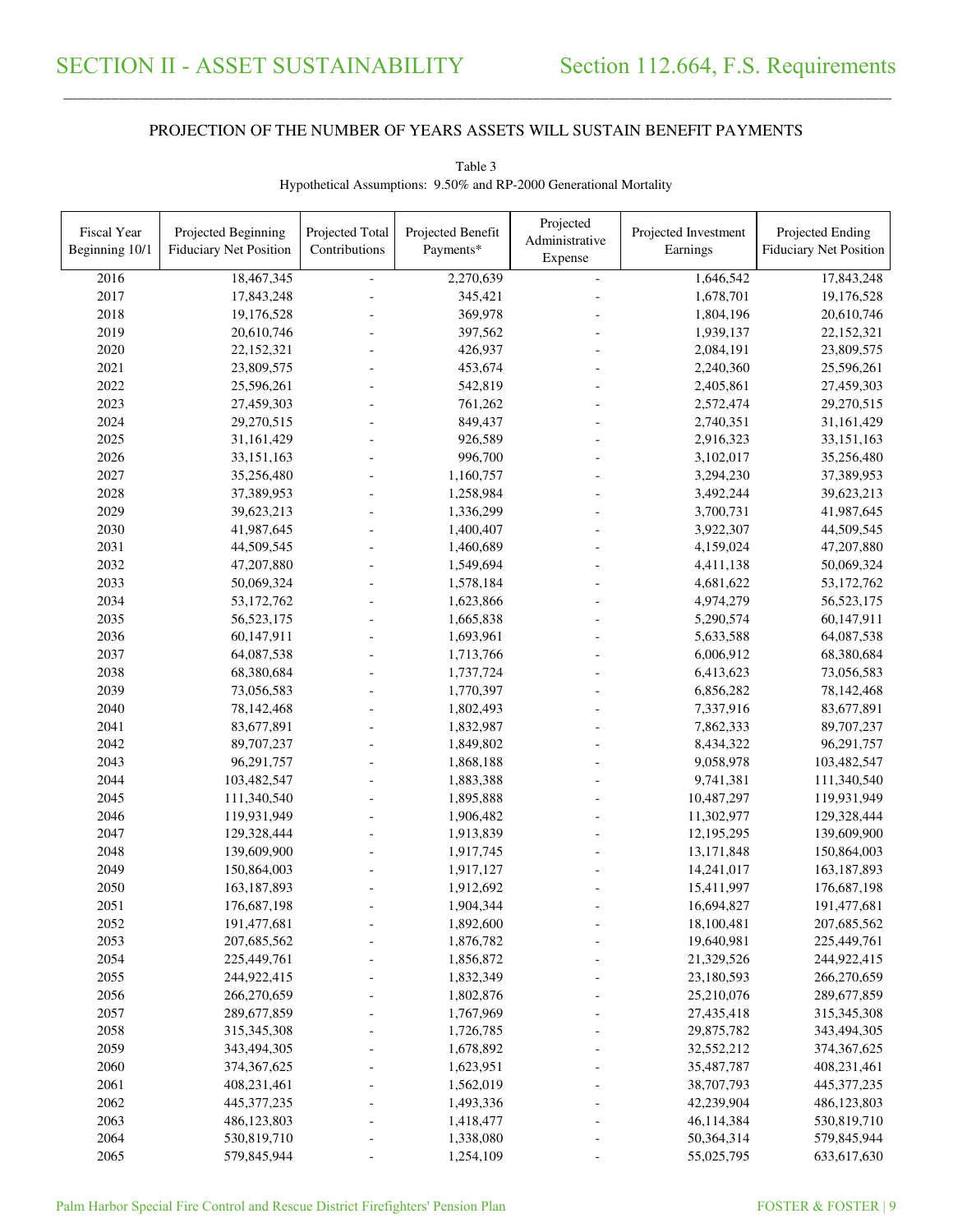\_\_\_\_\_\_\_\_\_\_\_\_\_\_\_\_\_\_\_\_\_\_\_\_\_\_\_\_\_\_\_\_\_\_\_\_\_\_\_\_\_\_\_\_\_\_\_\_\_\_\_\_\_\_\_\_\_\_\_\_\_\_\_\_\_\_\_\_\_\_\_\_\_\_\_\_\_\_\_\_\_\_\_\_\_\_\_\_\_\_\_\_\_\_\_\_\_\_\_\_\_\_\_\_\_\_\_\_\_\_\_\_\_\_\_\_\_\_\_\_\_\_\_\_\_\_\_\_\_\_\_\_\_\_\_\_\_\_\_\_\_\_\_\_\_\_\_\_\_\_

| Fiscal Year<br>Beginning 10/1 | Projected Beginning<br><b>Fiduciary Net Position</b> | Projected Total<br>Contributions | Projected Benefit<br>Payments* | Projected<br>Administrative | Projected Investment<br>Earnings | Projected Ending<br><b>Fiduciary Net Position</b> |
|-------------------------------|------------------------------------------------------|----------------------------------|--------------------------------|-----------------------------|----------------------------------|---------------------------------------------------|
|                               |                                                      |                                  |                                | Expense                     |                                  |                                                   |
| 2066                          | 633, 617, 630                                        |                                  | 1,168,715                      | L.                          | 60,138,161                       | 692,587,076                                       |
| 2067                          | 692,587,076                                          |                                  | 1,082,823                      |                             | 65,744,338                       | 757,248,591                                       |
| 2068                          | 757,248,591                                          |                                  | 997,561                        |                             | 71,891,232                       | 828,142,262                                       |
| 2069                          | 828,142,262                                          |                                  | 914,335                        |                             | 78,630,084                       | 905,858,011                                       |
| 2070                          | 905,858,011                                          |                                  | 833,881                        |                             | 86,016,902                       | 991,041,032                                       |
| 2071                          | 991,041,032                                          |                                  | 756,516                        |                             | 94,112,964                       | 1,084,397,480                                     |
| 2072                          | 1,084,397,480                                        |                                  | 682,602                        |                             | 102,985,337                      | 1,186,700,215                                     |
| 2073                          | 1,186,700,215                                        |                                  | 612,236                        |                             | 112,707,439                      | 1,298,795,418                                     |
| 2074                          | 1,298,795,418                                        |                                  | 545,415                        |                             | 123,359,657                      | 1,421,609,660                                     |
| 2075                          | 1,421,609,660                                        |                                  | 482,309                        |                             | 135,030,008                      | 1,556,157,359                                     |
| 2076                          | 1,556,157,359                                        |                                  | 422,855                        |                             | 147,814,863                      | 1,703,549,367                                     |
| 2077                          | 1,703,549,367                                        |                                  | 367,917                        |                             | 161,819,714                      | 1,865,001,164                                     |
| 2078                          | 1,865,001,164                                        |                                  | 317,613                        |                             | 177,160,024                      | 2,041,843,575                                     |
| 2079                          | 2,041,843,575                                        |                                  | 271,248                        |                             | 193,962,255                      | 2,235,534,582                                     |
| 2080                          | 2,235,534,582                                        |                                  | 229,164                        |                             | 212,364,900                      | 2,447,670,318                                     |
| 2081                          | 2,447,670,318                                        |                                  | 191,573                        |                             | 232,519,580                      | 2,679,998,325                                     |
| 2082                          | 2,679,998,325                                        |                                  | 158,660                        |                             | 254,592,305                      | 2,934,431,970                                     |
| 2083                          | 2,934,431,970                                        |                                  | 130,055                        |                             | 278,764,860                      | 3,213,066,775                                     |
| 2084                          | 3,213,066,775                                        |                                  | 105,666                        |                             | 305,236,324                      | 3,518,197,433                                     |
| 2085                          | 3,518,197,433                                        |                                  | 84,880                         |                             | 334,224,724                      | 3,852,337,277                                     |
| 2086                          | 3,852,337,277                                        |                                  | 67,578                         |                             | 365,968,831                      | 4,218,238,530                                     |
| 2087                          | 4,218,238,530                                        |                                  | 53,264                         |                             | 400,730,130                      | 4,618,915,396                                     |
| 2088                          | 4,618,915,396                                        |                                  | 41,591                         |                             | 438,794,987                      | 5,057,668,792                                     |
| 2089                          | 5,057,668,792                                        |                                  | 32,077                         |                             | 480, 477, 012                    | 5,538,113,727                                     |
| 2090                          | 5,538,113,727                                        |                                  | 24,527                         |                             | 526,119,639                      | 6,064,208,839                                     |
| 2091                          | 6,064,208,839                                        |                                  | 18,531                         |                             | 576,098,959                      | 6,640,289,267                                     |
| 2092                          | 6,640,289,267                                        |                                  | 13,826                         |                             | 630,826,824                      | 7,271,102,265                                     |
| 2093                          | 7,271,102,265                                        |                                  | 10,178                         |                             | 690,754,232                      | 7,961,846,319                                     |
| 2094                          | 7,961,846,319                                        |                                  | 7,386                          |                             | 756,375,049                      | 8,718,213,982                                     |
| 2095                          | 8,718,213,982                                        |                                  | 5,269                          |                             | 828,230,078                      | 9,546,438,791                                     |
| 2096                          | 9,546,438,791                                        |                                  | 3,697                          |                             | 906,911,510                      | 10,453,346,604                                    |
| 2097                          | 10,453,346,604                                       |                                  | 2,546                          |                             | 993,067,806                      | 11,446,411,864                                    |
| 2098                          | 11,446,411,864                                       |                                  | 1,718                          |                             | 1,087,409,045                    | 12,533,819,191                                    |
| 2099                          | 12,533,819,191                                       |                                  | 1,133                          |                             | 1,190,712,769                    | 13,724,530,827                                    |
| 2100                          | 13,724,530,827                                       |                                  | 734                            |                             | 1,303,830,394                    | 15,028,360,487                                    |
| 2101                          | 15,028,360,487                                       |                                  | 472                            |                             | 1,427,694,224                    | 16,456,054,239                                    |
| 2102                          | 16,456,054,239                                       |                                  | 302                            |                             | 1,563,325,138                    | 18,019,379,075                                    |
| 2103                          | 18,019,379,075                                       |                                  | 190                            |                             | 1,711,841,003                    | 19,731,219,888                                    |
| 2104                          | 19,731,219,888                                       |                                  | 118                            |                             | 1,874,465,884                    | 21,605,685,654                                    |
| 2105                          | 21,605,685,654                                       |                                  | 74                             |                             | 2,052,540,134                    | 23,658,225,714                                    |
| 2106                          | 23,658,225,714                                       |                                  | 47                             |                             | 2,247,531,441                    | 25,905,757,108                                    |
| 2107                          | 25,905,757,108                                       |                                  | 29                             |                             | 2,461,046,924                    | 28,366,804,003                                    |
| 2108                          | 28,366,804,003                                       |                                  | 18                             |                             | 2,694,846,379                    | 31,061,650,364                                    |
| 2109                          | 31,061,650,364                                       |                                  | 11                             |                             | 2,950,856,784                    | 34,012,507,137                                    |
| 2110                          | 34,012,507,137                                       |                                  | 7                              |                             | 3,231,188,178                    | 37,243,695,308                                    |
| 2111                          | 37,243,695,308                                       |                                  | 4                              |                             | 3,538,151,054                    | 40,781,846,358                                    |
| 2112                          | 40,781,846,358                                       |                                  | $\boldsymbol{2}$               |                             | 3,874,275,404                    | 44,656,121,760                                    |
| 2113                          | 44,656,121,760                                       |                                  |                                |                             | 4,242,331,567                    | 48,898,453,326                                    |

Table 3 Hypothetical Assumptions: 9.50% and RP-2000 Generational Mortality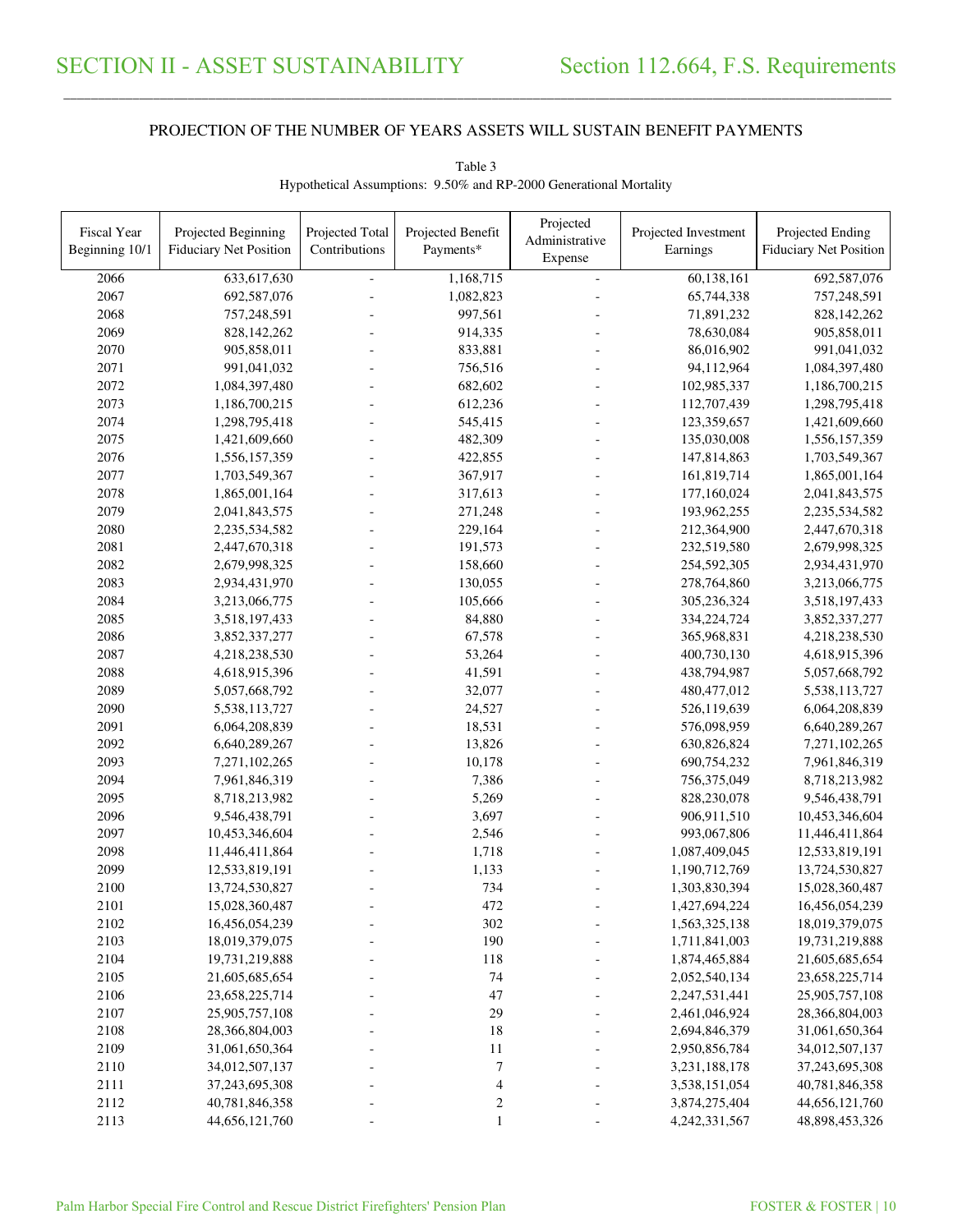\_\_\_\_\_\_\_\_\_\_\_\_\_\_\_\_\_\_\_\_\_\_\_\_\_\_\_\_\_\_\_\_\_\_\_\_\_\_\_\_\_\_\_\_\_\_\_\_\_\_\_\_\_\_\_\_\_\_\_\_\_\_\_\_\_\_\_\_\_\_\_\_\_\_\_\_\_\_\_\_\_\_\_\_\_\_\_\_\_\_\_\_\_\_\_\_\_\_\_\_\_\_\_\_\_\_\_\_\_\_\_\_\_\_\_\_\_\_\_\_\_\_\_\_\_\_\_\_\_\_\_\_\_\_\_\_\_\_\_\_\_\_\_\_\_\_\_\_\_\_

| <b>Fiscal Year</b><br>Beginning 10/1 | Projected Beginning<br><b>Fiduciary Net Position</b> | Projected Total<br>Contributions | Projected Benefit<br>Payments* | Projected<br>Administrative<br>Expense | Projected Investment<br>Earnings | Projected Ending<br>Fiduciary Net Position |
|--------------------------------------|------------------------------------------------------|----------------------------------|--------------------------------|----------------------------------------|----------------------------------|--------------------------------------------|
| 2114                                 | 48,898,453,326                                       |                                  |                                |                                        | 4,645,353,066                    | 53,543,806,391                             |
| 2115                                 | 53,543,806,391                                       |                                  | $\overline{\phantom{0}}$       |                                        | 5,086,661,607                    | 58,630,467,998                             |

Table 3 Hypothetical Assumptions: 9.50% and RP-2000 Generational Mortality

\*All Share Balances paid in 2016.

Number of Years Expected Benefit Payments Sustained: 999.99

This projection assumes no further contributions, assumes no further benefit accruals, and assumes Market Value of Assets earn 9.50% interest.

**It is important to note that as long as the Actuarially Determined Contribution is made each year, the Plan will never become insolvent. Furthermore, State and local laws mandate that the Actuarially Determined Contribution be made each year.**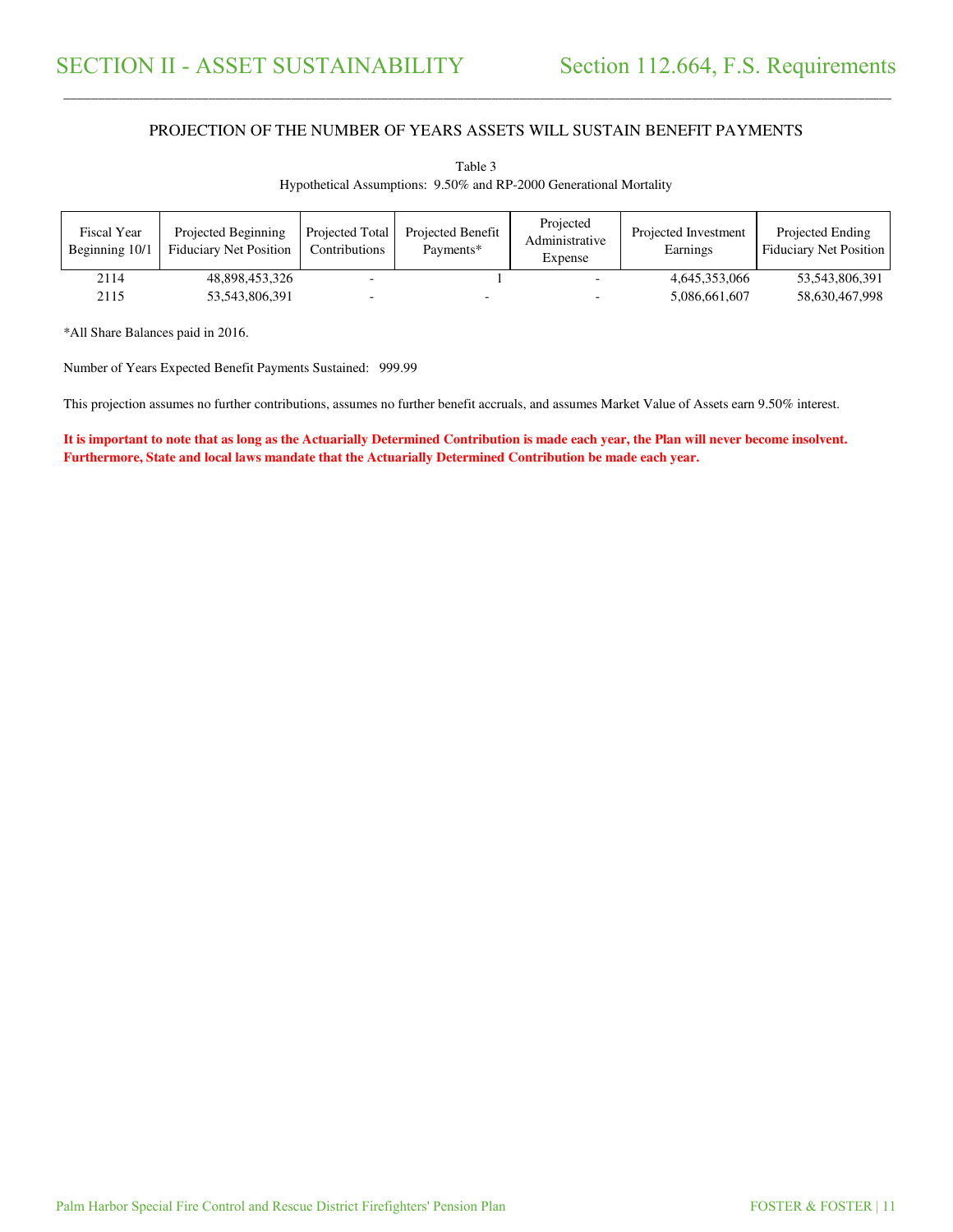#### ACTUAL AND HYPOTHETICAL CONTRIBUTIONS APPLICABLE TO THE FISCAL YEAR ENDING SEPTEMBER 30, 2018

\_\_\_\_\_\_\_\_\_\_\_\_\_\_\_\_\_\_\_\_\_\_\_\_\_\_\_\_\_\_\_\_\_\_\_\_\_\_\_\_\_\_\_\_\_\_\_\_\_\_\_\_\_\_\_\_\_\_\_\_\_\_\_\_\_\_\_\_\_\_\_\_\_\_\_\_\_\_\_\_\_\_\_\_\_\_\_\_\_\_\_\_\_\_\_\_\_\_\_\_\_\_\_\_\_\_\_\_\_\_\_\_\_\_\_\_\_\_\_\_\_\_\_\_\_\_\_\_\_\_\_\_\_\_\_\_\_\_\_\_\_\_\_\_\_\_\_\_\_\_

#### Valuation Date: 10/1/2016

|                                                       | <b>ACTUAL</b><br>7.50%<br>RP-2000<br>Generational | <b>HYPOTHETICAL</b>              |                                  |  |
|-------------------------------------------------------|---------------------------------------------------|----------------------------------|----------------------------------|--|
|                                                       |                                                   | 5.50%<br>RP-2000<br>Generational | 9.50%<br>RP-2000<br>Generational |  |
| Total Required Contribution (Fixed \$)                | \$1,526,055                                       | \$2,823,933                      | \$811,993                        |  |
| Total Required Contribution (% of Payroll)            | 47.54%                                            | 87.97%                           | 25.29%                           |  |
| <b>Expected Member Contribution</b>                   | 237,870                                           | 237,870                          | 237,870                          |  |
| <b>Expected State Money</b>                           | 387,020                                           | 387,020                          | 387,020                          |  |
|                                                       |                                                   |                                  |                                  |  |
| Expected Sponsor Contribution (Fixed \$)              | \$901,165                                         | \$2,199,043                      | \$187,103                        |  |
| Expected Sponsor Contribution (% of Payroll)          | 28.07%                                            | 68.50%                           | 5.82%                            |  |
| <b>ASSETS</b>                                         |                                                   |                                  |                                  |  |
| Actuarial Value <sup>1</sup>                          | 18,248,048                                        | 18,248,048                       | 18,248,048                       |  |
| Market Value <sup>1</sup>                             | 18,467,345                                        | 18,467,345                       | 18,467,345                       |  |
| <b>LIABILITIES</b>                                    |                                                   |                                  |                                  |  |
| Present Value of Benefits                             |                                                   |                                  |                                  |  |
| <b>Active Members</b>                                 |                                                   |                                  |                                  |  |
| <b>Retirement Benefits</b>                            | 22,458,425                                        | 37,229,457                       | 14,435,560                       |  |
| <b>Disability Benefits</b>                            | 1,334,007                                         | 1,940,569                        | 963,001                          |  |
| Death Benefits                                        | 758,549                                           | 1,244,008                        | 499,852                          |  |
| <b>Vested Benefits</b>                                | 1,289,089                                         | 2,222,343                        | 806,993                          |  |
| <b>Refund of Contributions</b>                        | 23,056                                            | 24,179                           | 22,024                           |  |
| <b>Service Retirees</b>                               | 3,195,328                                         | 4,153,601                        | 2,569,803                        |  |
| <b>DROP</b> Retirees <sup>1</sup>                     | $\boldsymbol{0}$                                  | $\boldsymbol{0}$                 | $\boldsymbol{0}$                 |  |
| Beneficiaries                                         | $\theta$                                          | $\mathbf{0}$                     | $\overline{0}$                   |  |
| <b>Disability Retirees</b>                            | 467,006                                           | 659,612                          | 355,601                          |  |
| <b>Terminated Vested</b>                              | 153,710                                           | 266,358                          | 94,218                           |  |
| <b>Share Plan Balances</b>                            | 2,009,936                                         | 2,009,936                        | 2,009,936                        |  |
| Total:                                                | 31,689,106                                        | 49,750,063                       | 21,756,988                       |  |
| <b>Present Value of Future Salaries</b>               | 31,466,733                                        | 35,674,200                       | 28,098,216                       |  |
| Present Value of Future                               |                                                   |                                  |                                  |  |
| <b>Member Contributions</b>                           | 2,331,685                                         | 2,643,458                        | 2,082,078                        |  |
| <b>Total Normal Cost</b>                              | 1,231,809                                         | 2,040,828                        | 775,172                          |  |
| Present Value of Future                               |                                                   |                                  |                                  |  |
| Normal Costs (Entry Age Normal)                       | 11,874,089                                        | 22,507,347                       | 6,628,011                        |  |
| Total Actuarial Accrued Liability <sup>1</sup>        | 19,815,017                                        | 27, 242, 716                     | 15,128,977                       |  |
| <b>Unfunded Actuarial Accrued</b><br>Liability (UAAL) | 1,566,969                                         | 8,994,668                        | (3, 119, 071)                    |  |

Palm Harbor Special Fire Control and Rescue District Firefighters' Pension Plan FOSTER & FOSTER | 12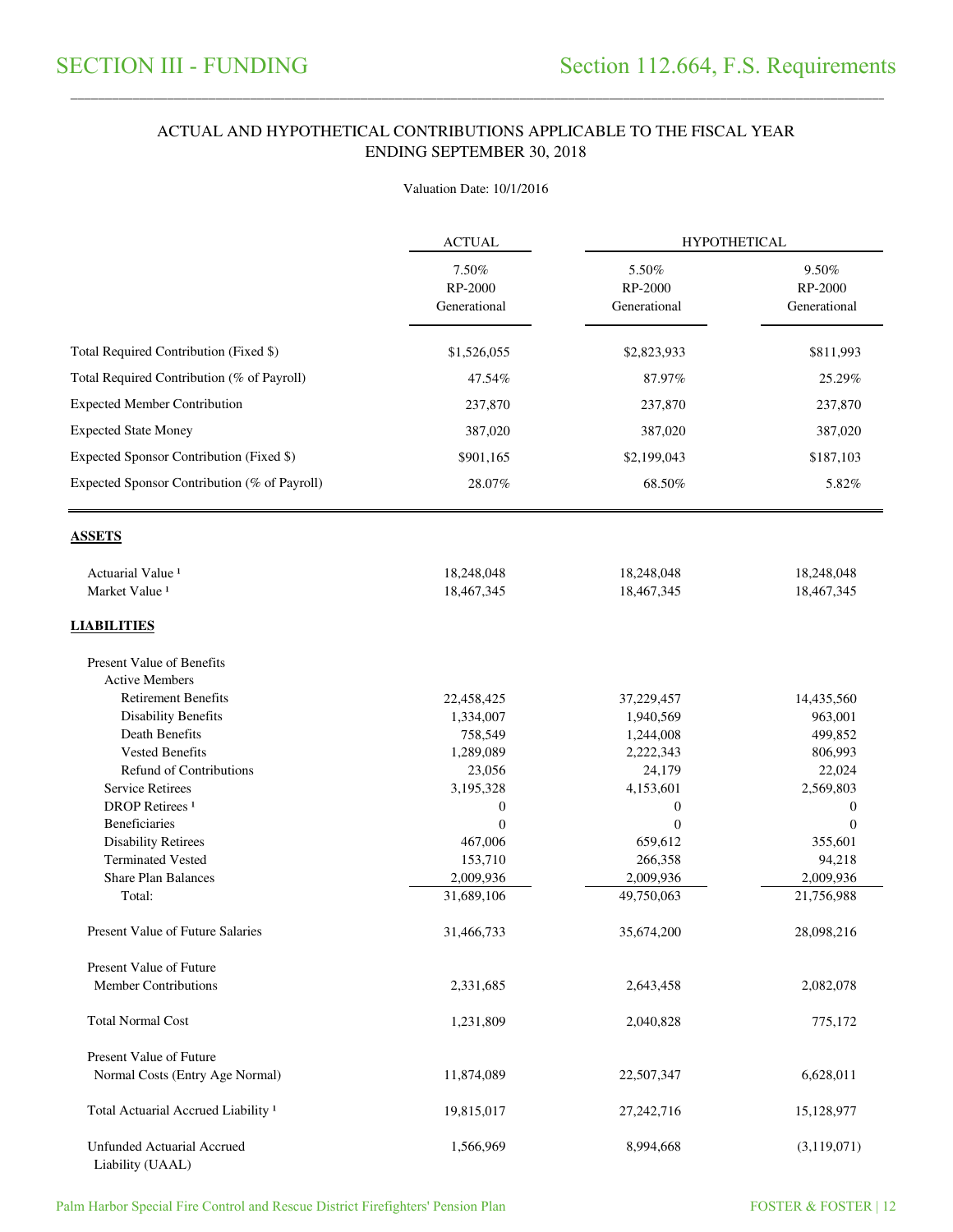#### ACTUAL AND HYPOTHETICAL CONTRIBUTIONS APPLICABLE TO THE FISCAL YEAR ENDING SEPTEMBER 30, 2018

\_\_\_\_\_\_\_\_\_\_\_\_\_\_\_\_\_\_\_\_\_\_\_\_\_\_\_\_\_\_\_\_\_\_\_\_\_\_\_\_\_\_\_\_\_\_\_\_\_\_\_\_\_\_\_\_\_\_\_\_\_\_\_\_\_\_\_\_\_\_\_\_\_\_\_\_\_\_\_\_\_\_\_\_\_\_\_\_\_\_\_\_\_\_\_\_\_\_\_\_\_\_\_\_\_\_\_\_\_\_\_\_\_\_\_\_\_\_\_\_\_\_\_\_\_\_\_\_\_\_\_\_\_\_\_\_\_\_\_\_\_\_\_\_\_\_\_\_\_\_

#### Valuation Date: 10/1/2016

|                                                   | <b>ACTUAL</b>                    | <b>HYPOTHETICAL</b>              |                                  |
|---------------------------------------------------|----------------------------------|----------------------------------|----------------------------------|
|                                                   | 7.50%<br>RP-2000<br>Generational | 5.50%<br>RP-2000<br>Generational | 9.50%<br>RP-2000<br>Generational |
| PENSION COST                                      |                                  |                                  |                                  |
| Normal Cost (with interest)                       | 1,278,002                        | 2,096,951                        | 811,993                          |
| Administrative Expenses (with interest)           | 54,946                           | 54,416                           | 55,476                           |
| Payment Required To Amortize UAAL (with interest) | 193,107                          | 672,566                          | (243, 189)                       |
| <b>Total Required Contribution</b>                | \$1,526,055                      | \$2,823,933                      | \$811,993 2                      |

<sup>1</sup> The asset values and liabilities include accumulated Share Plan Balances as of 9/30/2016.

² Per Florida Statutes, the Minimum Required Contribution may be no less than the Normal Cost.